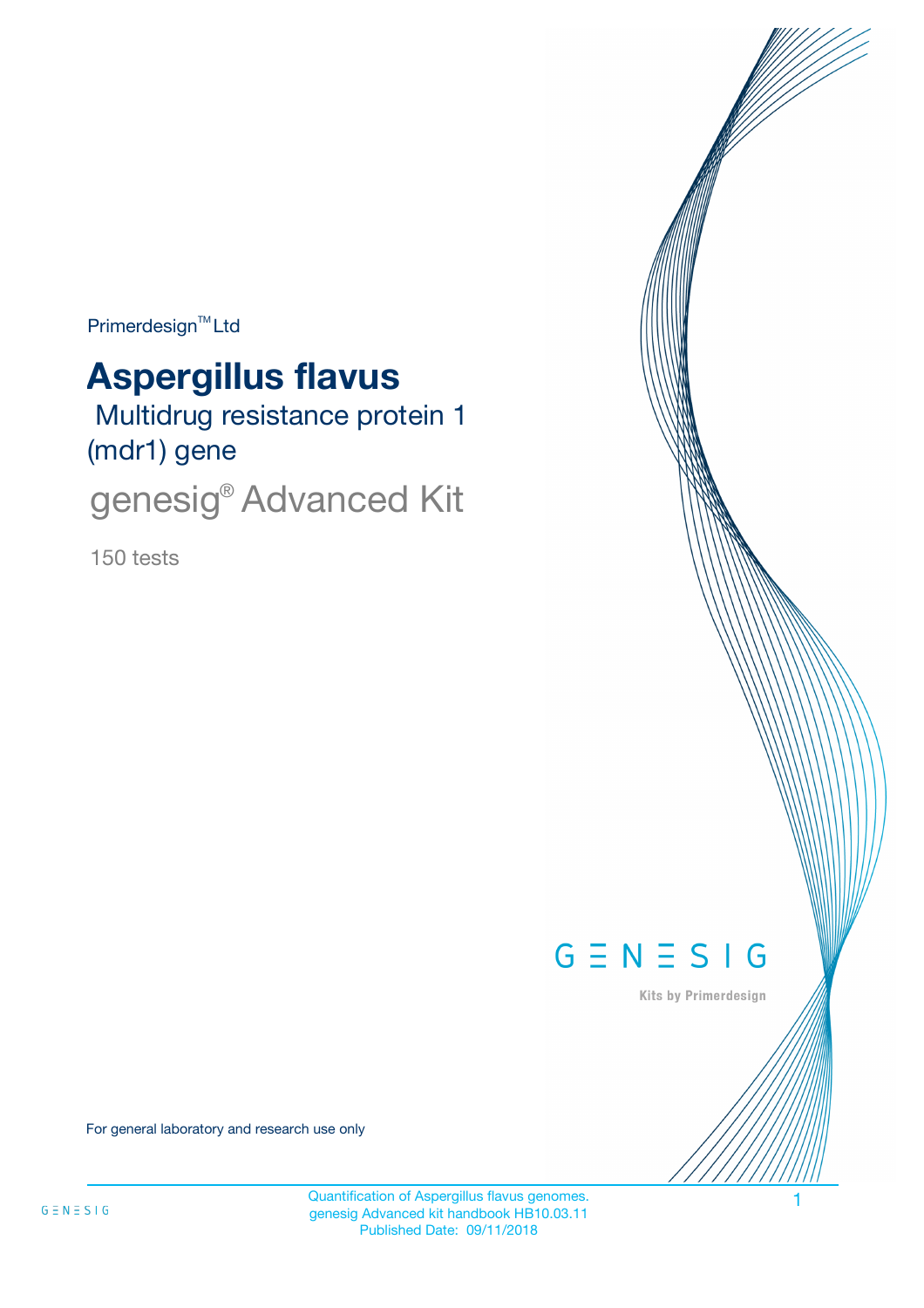# Introduction to Aspergillus flavus

A.flavus was first described as a species in 1809 and together with A.fumigatus is one of the most common Aspergillus species identified in human infection (particularly in immunosuppressed patients). A.flavus is a aflatoxin producing species of Aspergillus, this toxin is carcinogenic in some species.

Species of Aspergillus vary in colour, size and growth rate. All species can reproduce sexually and asexually, although asexual reproduction is more likely to occur in most species. All species have septate and hyaline hyphae and their hyphae and conidia are separate. A.flavus has a genome approximately 37 million bp in length arranged into 8 chromosomes.

A.flavus is predominantly found in soil and can cause disease in many agriculture crops such as cereal grain, cottonseed, corn and tree nuts. Infection can be present while the crop is still in the field however symptoms of infection may only appear post-harvest or while the crop is in storage or being transported. A.flavus can infect damaged seedlings by sporulation. The pathogen can infect seed embryos decreasing germination and can result in infected seeds being planted in grain crops. Infection can also lead to discoloured embryos, damaged seedlings and killed seedlings which reduces the grade and price of grains.

Aflatoxin infection pre harvest is more common under drought-type conditions, this is because crops are more prone to damage by insects (e.g. lesser cornstalk borer) which are known carriers of fungus spores. High temperatures and high humidity during storage increases the occurrence of A.flavus aflatoxin production. In developing countries aflatoxin contaminated grain is a serious health problem, aflatoxins have been linked to liver cancer and various veterinary toxic syndromes.

Real-time PCR can be used for fast detection of A.flavus.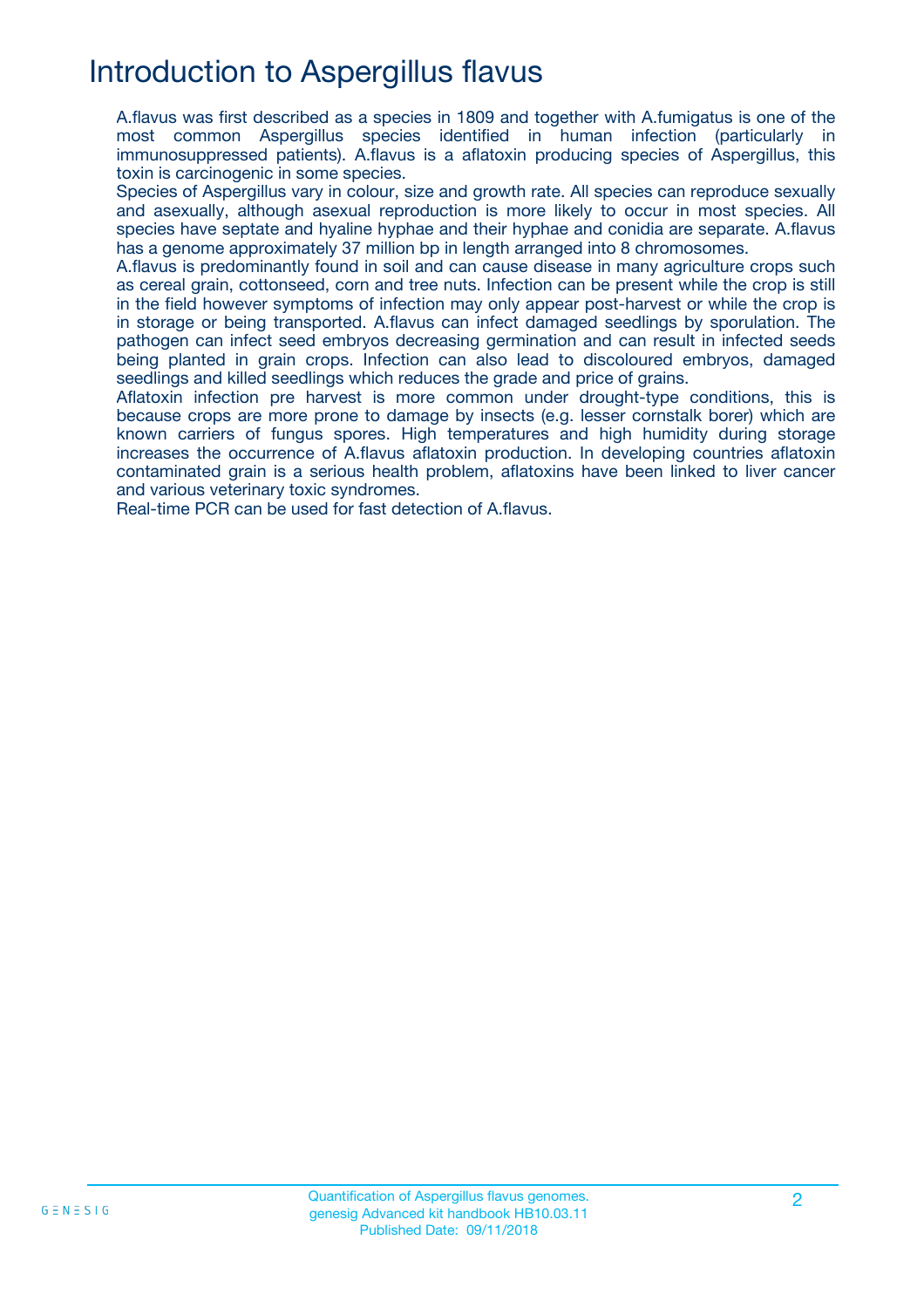# **Specificity**

This assay will also detect Aspergillus oryzae sequences.

If you require further information, or have a specific question about the detection profile of this kit then please send an e.mail to enquiry@primerdesign.co.uk and our bioinformatics team will answer your question.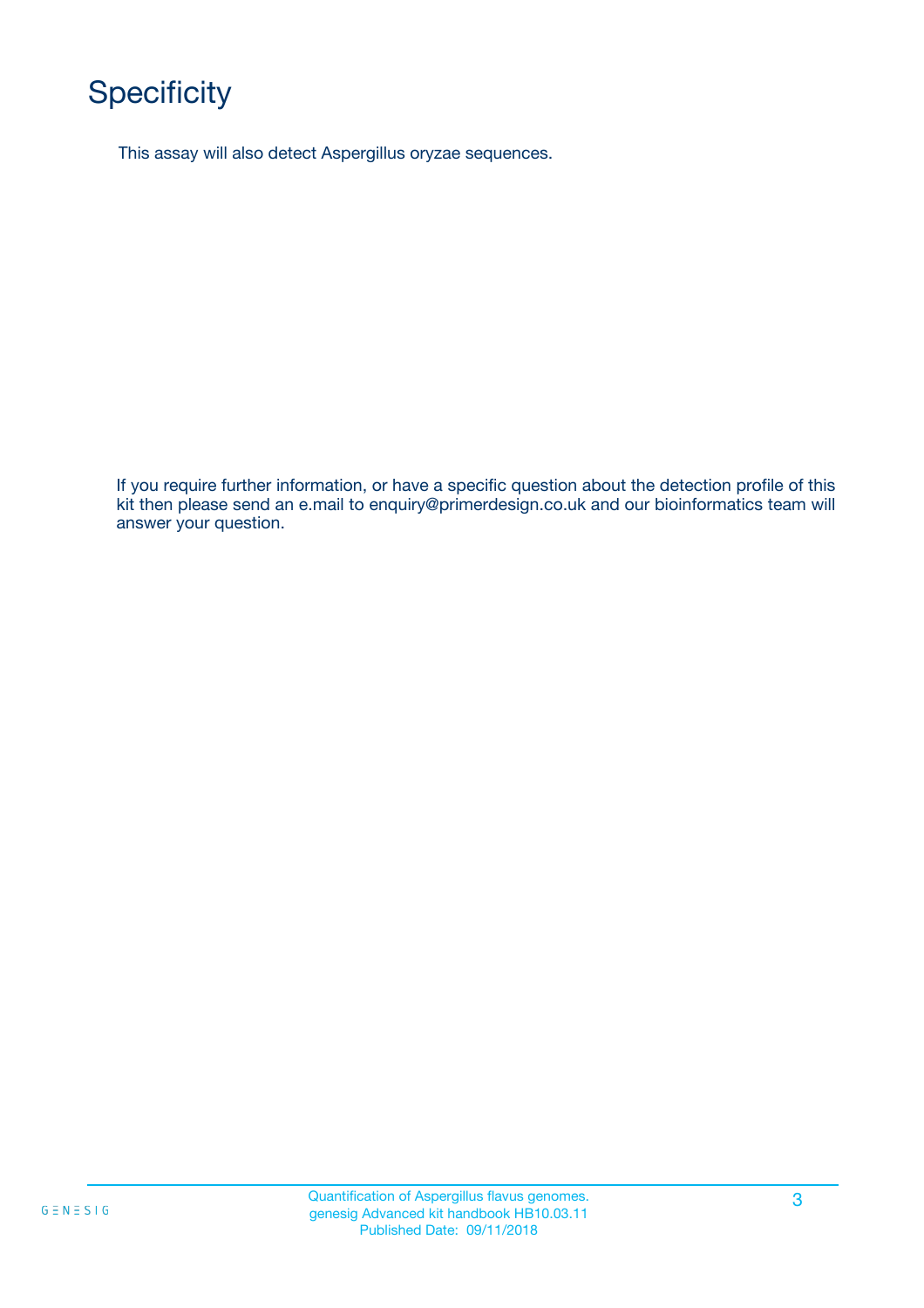# Kit contents

- **A.flavus specific primer/probe mix (150 reactions BROWN)** FAM labelled
- **A.flavus positive control template (for Standard curve RED)**
- **Internal extraction control primer/probe mix (150 reactions BROWN)** VIC labelled as standard
- **Internal extraction control DNA (150 reactions BLUE)**
- **Endogenous control primer/probe mix (150 reactions BROWN)** FAM labelled
- **RNase/DNase free water (WHITE)** for resuspension of primer/probe mixes
- **Template preparation buffer (YELLOW)** for resuspension of internal control template, positive control template and standard curve preparation

## Reagents and equipment to be supplied by the user

#### **Real-time PCR Instrument**

#### **Extraction kit**

This kit is recommended for use with genesig Easy DNA/RNA extraction kit. However, it is designed to work well with all processes that yield high quality RNA and DNA with minimal PCR inhibitors.

#### **oasig**TM **lyophilised or Precision**®**PLUS 2X qPCR Master Mix**

This kit is intended for use with oasig or PrecisionPLUS2X qPCR Master Mix.

**Pipettors and Tips**

**Vortex and centrifuge**

#### **Thin walled 1.5 ml PCR reaction tubes**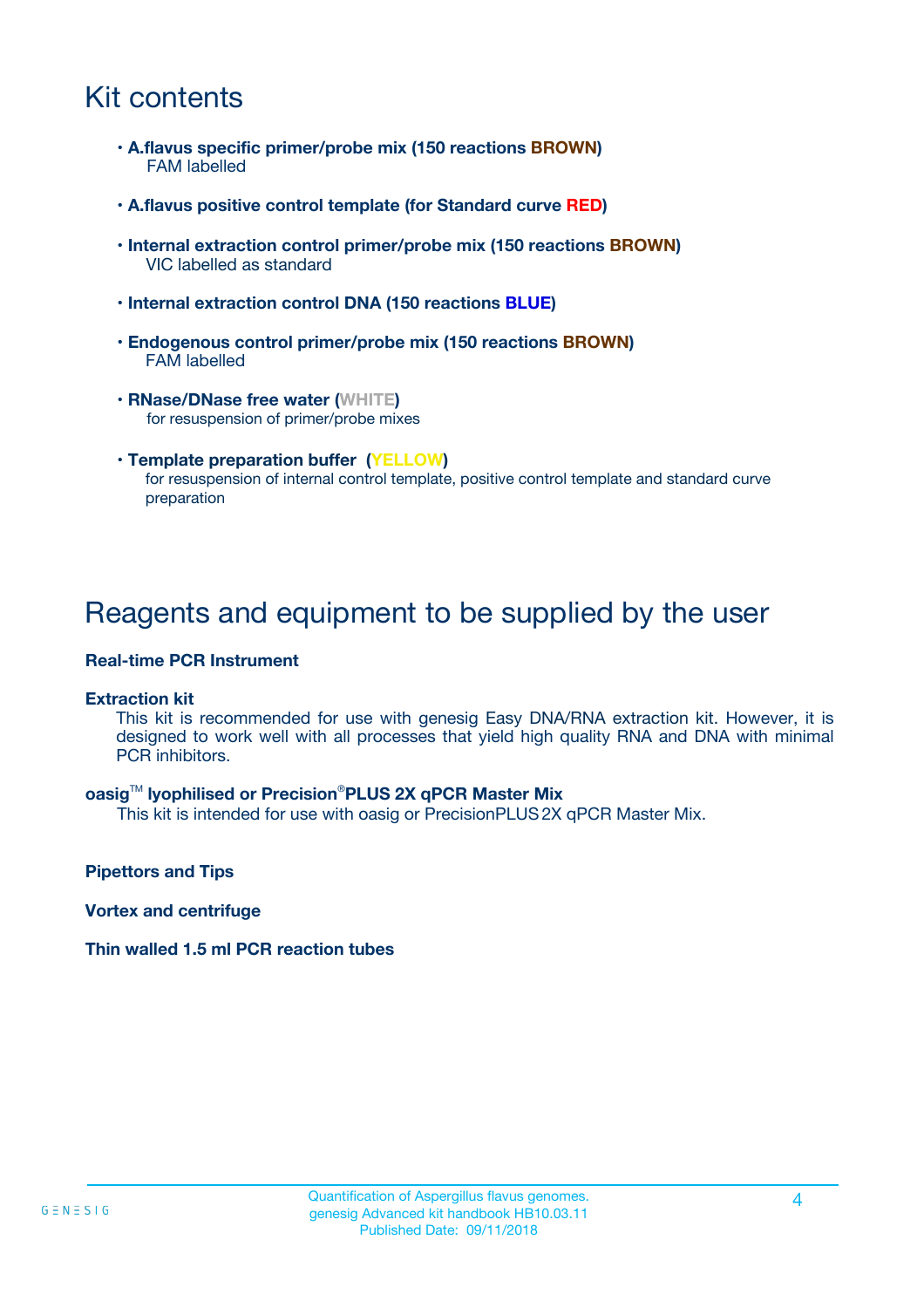### Kit storage and stability

This kit is stable at room temperature but should be stored at -20ºC on arrival. Once the lyophilised components have been resuspended they should not be exposed to temperatures above -20°C for longer than 30 minutes at a time and unnecessary repeated freeze/thawing should be avoided. The kit is stable for six months from the date of resuspension under these circumstances.

If a standard curve dilution series is prepared this can be stored frozen for an extended period. If you see any degradation in this serial dilution a fresh standard curve can be prepared from the positive control.

Primerdesign does not recommend using the kit after the expiry date stated on the pack.

### Suitable sample material

All kinds of sample material suited for PCR amplification can be used. Please ensure the samples are suitable in terms of purity, concentration, and DNA integrity (An internal PCR control is supplied to test for non specific PCR inhibitors). Always run at least one negative control with the samples. To prepare a negative-control, replace the template DNA sample with RNase/DNase free water.

### Dynamic range of test

Under optimal PCR conditions genesig A.flavus detection kits have very high priming efficiencies of >95% and can detect less than 100 copies of target template.

### Notices and disclaimers

This product is developed, designed and sold for research purposes only. It is not intended for human diagnostic or drug purposes or to be administered to humans unless clearly expressed for that purpose by the Food and Drug Administration in the USA or the appropriate regulatory authorities in the country of use. During the warranty period Primerdesign genesig detection kits allow precise and reproducible data recovery combined with excellent sensitivity. For data obtained by violation to the general GLP guidelines and the manufacturer's recommendations the right to claim under guarantee is expired. PCR is a proprietary technology covered by several US and foreign patents. These patents are owned by Roche Molecular Systems Inc. and have been sub-licensed by PE Corporation in certain fields. Depending on your specific application you may need a license from Roche or PE to practice PCR. Additional information on purchasing licenses to practice the PCR process may be obtained by contacting the Director of Licensing at Roche Molecular Systems, 1145 Atlantic Avenue, Alameda, CA 94501 or Applied Biosystems business group of the Applera Corporation, 850 Lincoln Centre Drive, Foster City, CA 94404. In addition, the 5' nuclease assay and other homogeneous amplification methods used in connection with the PCR process may be covered by U.S. Patents 5,210,015 and 5,487,972, owned by Roche Molecular Systems, Inc, and by U.S. Patent 5,538,848, owned by The Perkin-Elmer Corporation.

# Trademarks

Primerdesign™ is a trademark of Primerdesign Ltd.

genesig $^\circledR$  is a registered trademark of Primerdesign Ltd.

The PCR process is covered by US Patents 4,683,195, and 4,683,202 and foreign equivalents owned by Hoffmann-La Roche AG. BI, ABI PRISM® GeneAmp® and MicroAmp® are registered trademarks of the Applera Genomics (Applied Biosystems Corporation). BIOMEK® is a registered trademark of Beckman Instruments, Inc.; iCycler™ is a registered trademark of Bio-Rad Laboratories, Rotor-Gene is a trademark of Corbett Research. LightCycler™ is a registered trademark of the Idaho Technology Inc. GeneAmp®, TaqMan® and AmpliTaqGold® are registered trademarks of Roche Molecular Systems, Inc., The purchase of the Primerdesign™ reagents cannot be construed as an authorization or implicit license to practice PCR under any patents held by Hoffmann-LaRoche Inc.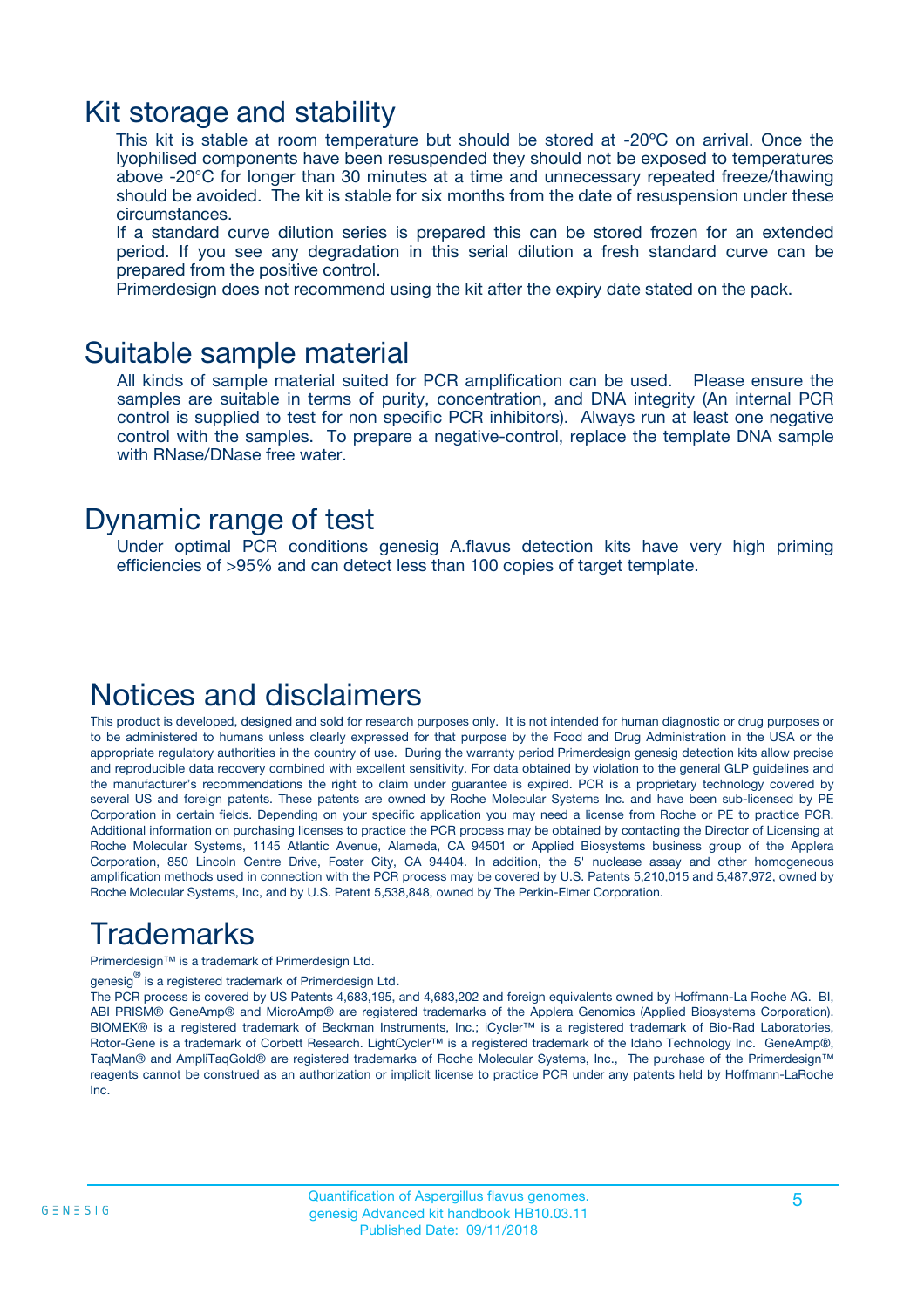## Principles of the test

#### **Real-time PCR**

A A.flavus specific primer and probe mix is provided and this can be detected through the FAM channel.

The primer and probe mix provided exploits the so-called TaqMan® principle. During PCR amplification, forward and reverse primers hybridize to the A.flavus DNA. A fluorogenic probe is included in the same reaction mixture which consists of a DNA probe labeled with a 5`-dye and a 3`-quencher. During PCR amplification, the probe is cleaved and the reporter dye and quencher are separated. The resulting increase in fluorescence can be detected on a range of qPCR platforms.

#### **Positive control**

For copy number determination and as a positive control for the PCR set up, the kit contains a positive control template. This can be used to generate a standard curve of A.flavus copy number / Cq value. Alternatively the positive control can be used at a single dilution where full quantitative analysis of the samples is not required. Each time the kit is used, at least one positive control reaction must be included in the run. A positive result indicates that the primers and probes for detecting the target A.flavus gene worked properly in that particular experimental scenario. If a negative result is obtained the test results are invalid and must be repeated. Care should be taken to ensure that the positive control does not contaminate any other kit component which would lead to false-positive results. This can be achieved by handling this component in a Post PCR environment. Care should also be taken to avoid cross-contamination of other samples when adding the positive control to the run. This can be avoided by sealing all other samples and negative controls before pipetting the positive control into the positive control well.

#### **Negative control**

To validate any positive findings a negative control reaction should be included every time the kit is used. For this reaction the RNase/DNase free water should be used instead of template. A negative result indicates that the reagents have not become contaminated while setting up the run.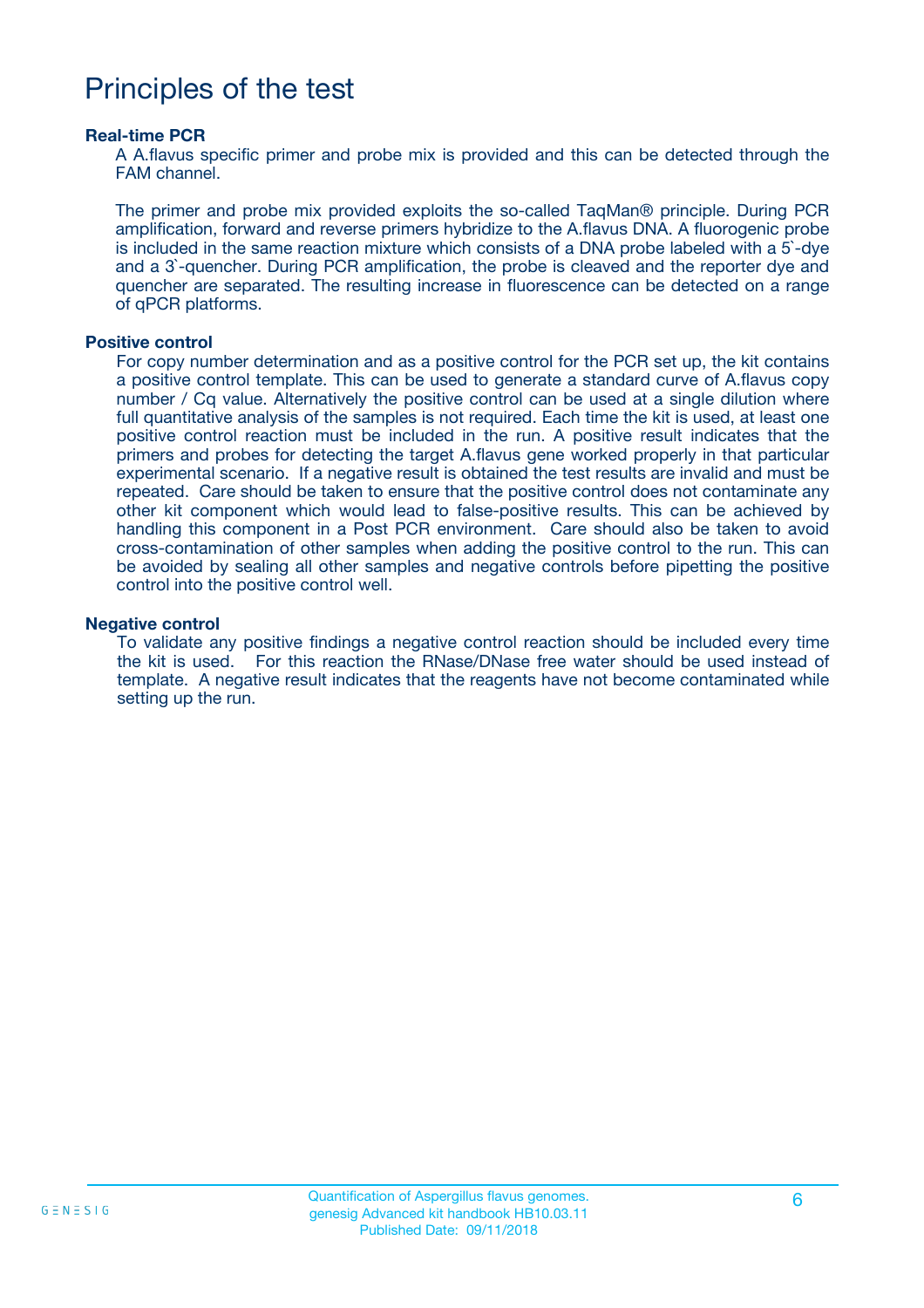#### **Internal DNA extraction control**

When performing DNA extraction, it is often advantageous to have an exogenous source of DNA template that is spiked into the lysis buffer. This control DNA is then co-purified with the sample DNA and can be detected as a positive control for the extraction process. Successful co-purification and qPCR for the control DNA also indicates that PCR inhibitors are not present at a high concentration.

A separate primer and probe mix are supplied with this kit to detect the exogenous DNA using qPCR. The primers are present at PCR limiting concentrations which allows multiplexing with the target sequence primers. Amplification of the control DNA does not interfere with detection of the A.flavus target DNA even when present at low copy number. The Internal control is detected through the VIC channel and gives a Cq value of 28+/-3.

#### **Endogenous control**

To confirm extraction of a valid biological template, a primer and probe mix is included to detect an endogenous gene. Detection of the endogenous control is through the FAM channel and it is NOT therefore possible to perform a multiplex with the A.flavus primers. A poor endogenous control signal may indicate that the sample did not contain sufficient biological material.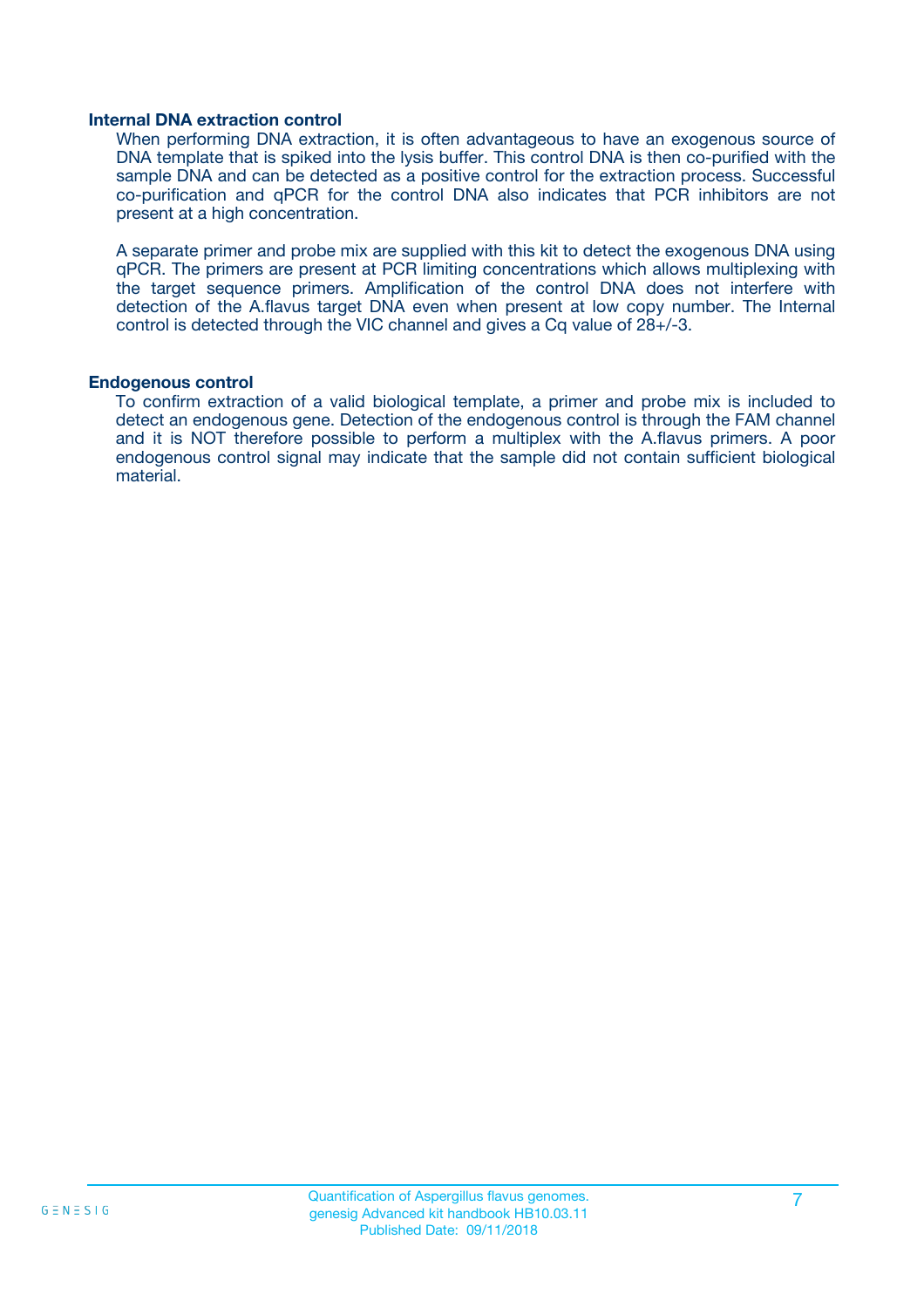### Resuspension protocol

To minimize the risk of contamination with foreign DNA, we recommend that all pipetting be performed in a PCR clean environment. Ideally this would be a designated PCR lab or PCR cabinet. Filter tips are recommended for all pipetting steps.

- **1. Pulse-spin each tube in a centrifuge before opening.** This will ensure lyophilised primer and probe mix is in the base of the tube and is not spilt upon opening the tube.
- **2. Resuspend the primer/probe mixes in the RNase/DNase free water supplied, according to the table below:**

To ensure complete resuspension, vortex each tube thoroughly.

| Component - resuspend in water                       |          |  |
|------------------------------------------------------|----------|--|
| <b>Pre-PCR pack</b>                                  |          |  |
| A.flavus primer/probe mix (BROWN)                    | $165$ µl |  |
| Internal extraction control primer/probe mix (BROWN) | $165$ µl |  |
| Endogenous control primer/probe mix (BROWN)          | $165$ µl |  |

**3. Resuspend the internal control template and positive control template in the template preparation buffer supplied, according to the table below:** To ensure complete resuspension, vortex each tube thoroughly.

| Component - resuspend in template preparation buffer |  |  |  |
|------------------------------------------------------|--|--|--|
| <b>Pre-PCR heat-sealed foil</b>                      |  |  |  |
| Internal extraction control DNA (BLUE)               |  |  |  |
| <b>Post-PCR heat-sealed foil</b>                     |  |  |  |
| A.flavus Positive Control Template (RED) *           |  |  |  |

\* This component contains high copy number template and is a VERY significant contamination risk. It must be opened and handled in a separate laboratory environment, away from the other components.

### DNA extraction

The internal extraction control DNA can be added either to the DNA lysis/extraction buffer or to the DNA sample once it has been resuspended in lysis buffer.

**DO NOT add the internal extraction control DNA directly to the unprocessed biological sample as this will lead to degradation and a loss in signal.**

- **1. Add 4µl of the Internal extraction control DNA (BLUE) to each sample in DNA lysis/extraction buffer per sample.**
- **2. Complete DNA extraction according to the manufacturers protocols.**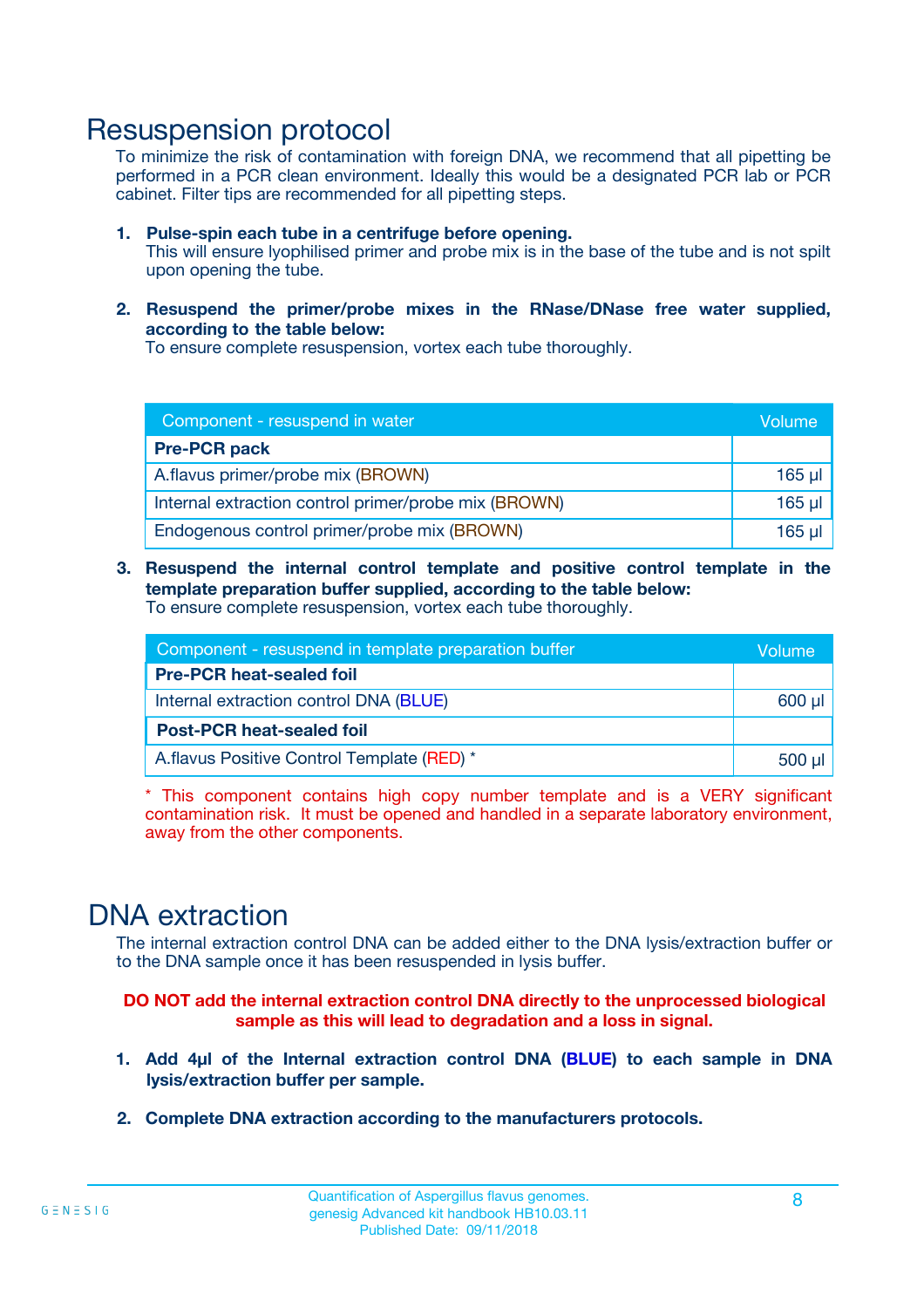# qPCR detection protocol

**1. For each DNA sample prepare a reaction mix according to the table below:** Include sufficient reactions for positive and negative controls.

| Component                                            | Volume   |
|------------------------------------------------------|----------|
| oasig or PrecisionPLUS 2X qPCR Master Mix            | $10 \mu$ |
| A.flavus primer/probe mix (BROWN)                    | 1 µI l   |
| Internal extraction control primer/probe mix (BROWN) | 1 µl     |
| <b>RNase/DNase free water (WHITE)</b>                | $3 \mu$  |
| <b>Final Volume</b>                                  | 15 µl    |

**2. For each DNA sample prepare an endogenous control reaction according to the table below (Optional):**

**This control reaction will provide useful information regarding the quality of the biological sample.**

| Component                                   | Volume   |
|---------------------------------------------|----------|
| oasig or PrecisionPLUS 2X qPCR Master Mix   | $10 \mu$ |
| Endogenous control primer/probe mix (BROWN) | 1 µI     |
| <b>RNase/DNase free water (WHITE)</b>       | $4 \mu$  |
| <b>Final Volume</b>                         | 15 µl    |

- **3. Pipette 15µl of each mix into individual wells according to your qPCR experimental plate set up.**
- **4. Prepare sample DNA templates for each of your samples.**
- **5. Pipette 5µl of DNA template into each well, according to your experimental plate set up.**

For negative control wells use 5µl of RNase/DNase free water. The final volume in each well is 20ul.

**6. If a standard curve is included for quantitative analysis, prepare a reaction mix according to the table below:**

| Component                                 | Volume   |
|-------------------------------------------|----------|
| oasig or PrecisionPLUS 2X qPCR Master Mix | 10 µl    |
| A.flavus primer/probe mix (BROWN)         | 1 µI     |
| <b>RNase/DNase free water (WHITE)</b>     | $4 \mu$  |
| <b>Final Volume</b>                       | $15 \mu$ |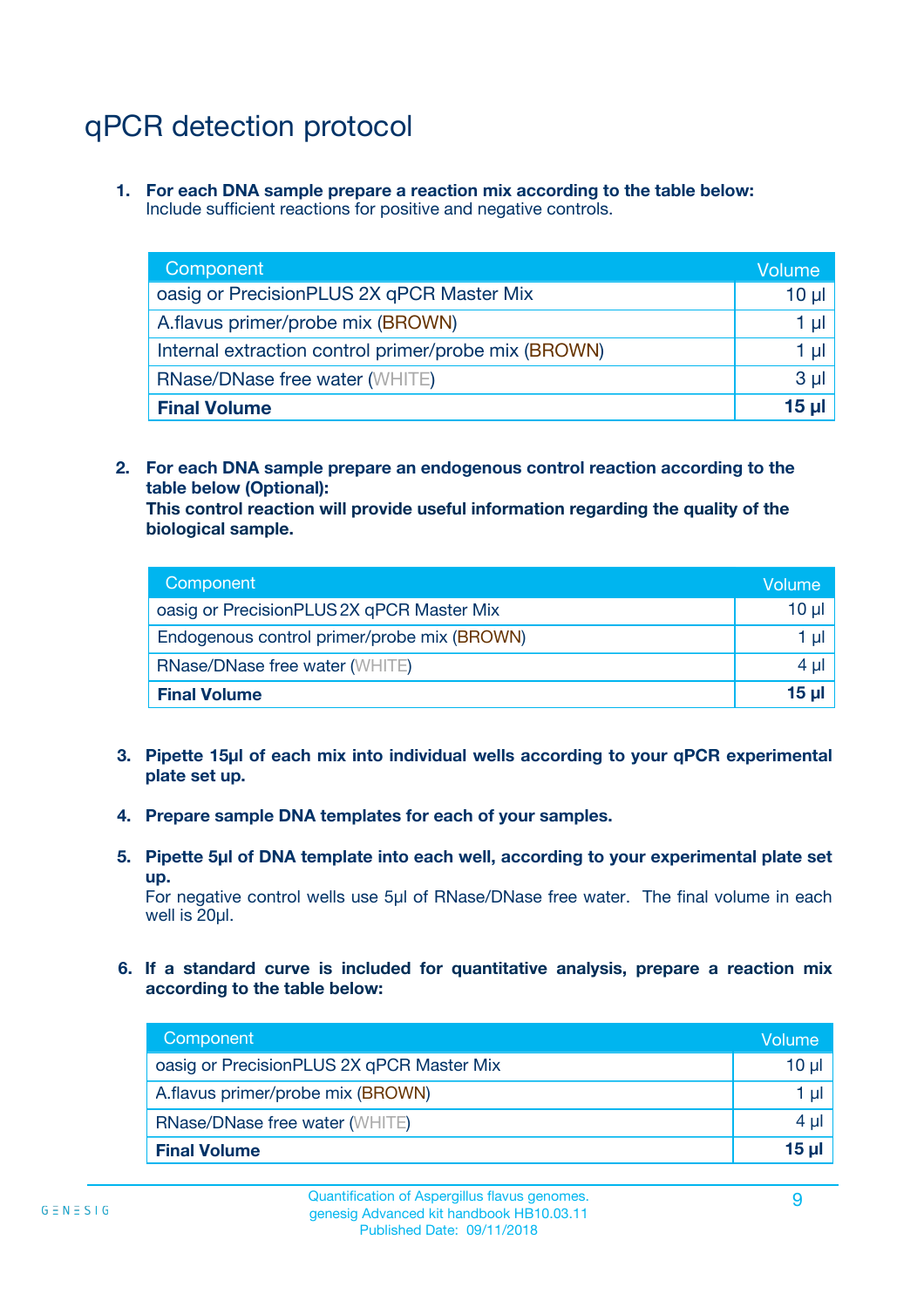#### **7. Preparation of standard curve dilution series.**

- 1) Pipette 90µl of template preparation buffer into 5 tubes and label 2-6
- 2) Pipette 10µl of Positive Control Template (RED) into tube 2
- 3) Vortex thoroughly
- 4) Change pipette tip and pipette 10µl from tube 2 into tube 3
- 5) Vortex thoroughly

Repeat steps 4 and 5 to complete the dilution series

| <b>Standard Curve</b>         | <b>Copy Number</b>     |
|-------------------------------|------------------------|
| Tube 1 Positive control (RED) | $2 \times 10^5$ per µl |
| Tube 2                        | $2 \times 10^4$ per µl |
| Tube 3                        | $2 \times 10^3$ per µl |
| Tube 4                        | $2 \times 10^2$ per µl |
| Tube 5                        | 20 per µl              |
| Tube 6                        | 2 per µl               |

**8. Pipette 5µl of standard template into each well for the standard curve according to your experimental plate set up.**

#### The final volume in each well is 20µl.

# qPCR amplification protocol

Amplification conditions using oasig or PrecisionPLUS 2X qPCR Master Mix.

|             | <b>Step</b>       | <b>Time</b>     | Temp    |
|-------------|-------------------|-----------------|---------|
|             | Enzyme activation | 2 min           | 95 °C   |
| Cycling x50 | Denaturation      | 10 <sub>s</sub> | 95 $°C$ |
|             | DATA COLLECTION * | 60 s            | 60 °C   |

\* Fluorogenic data should be collected during this step through the FAM and VIC channels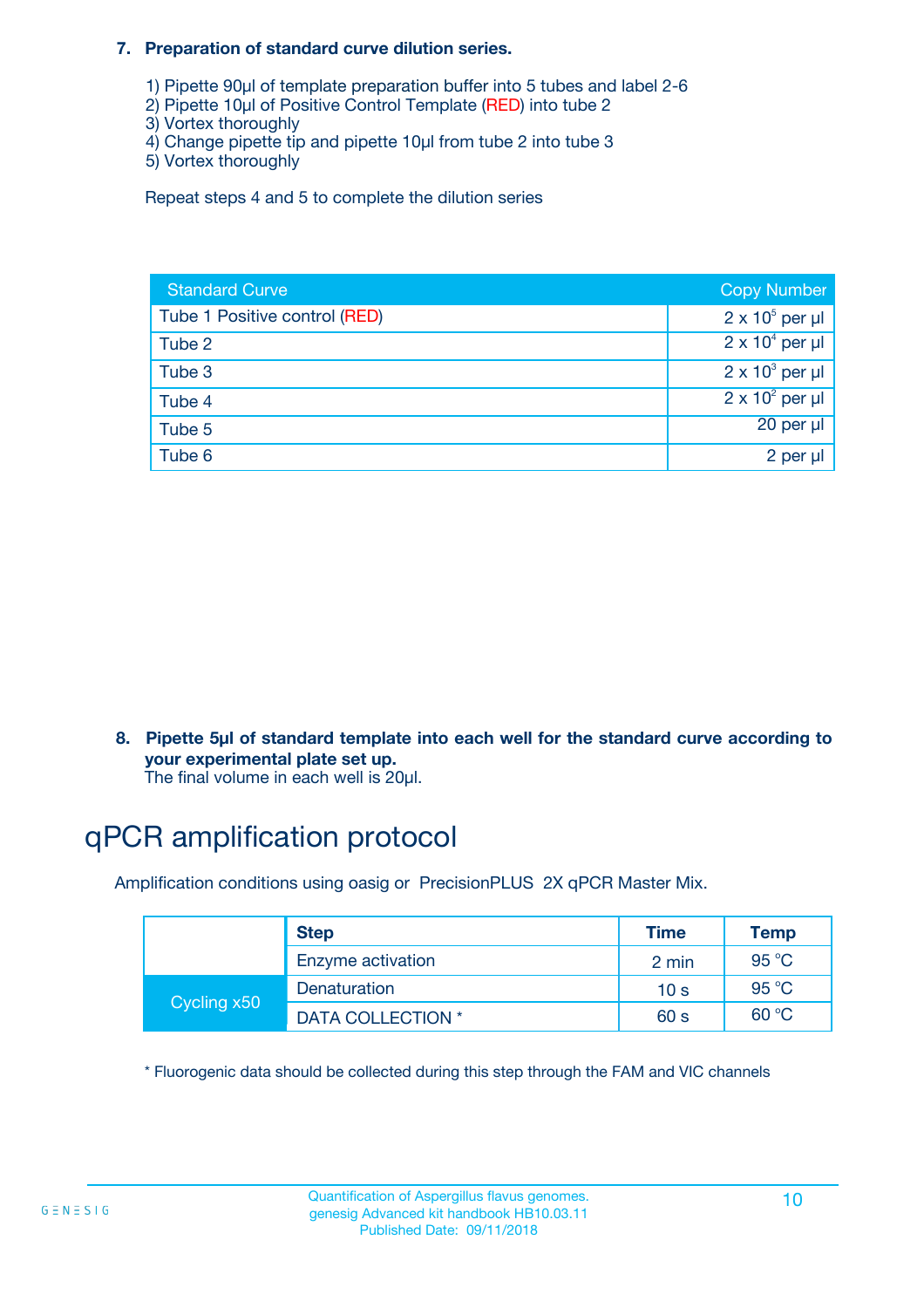# Interpretation of results

| <b>Target</b><br>(FAM) | <b>Internal</b><br>control<br>(NIC) | <b>Positive</b><br>control | <b>Negative</b><br>control | Interpretation                                                                                                  |
|------------------------|-------------------------------------|----------------------------|----------------------------|-----------------------------------------------------------------------------------------------------------------|
| $\leq 30$              | $+ 1 -$                             | ÷                          |                            | <b>POSITIVE QUANTITATIVE RESULT</b><br>calculate copy number                                                    |
| > 30                   | ٠                                   | ÷                          |                            | <b>POSITIVE QUANTITATIVE RESULT</b><br>calculate copy number                                                    |
| > 30                   |                                     | ÷                          |                            | <b>POSITIVE QUALITATIVE RESULT</b><br>do not report copy number as this<br>may be due to poor sample extraction |
|                        | ÷                                   | ÷                          |                            | <b>NEGATIVE RESULT</b>                                                                                          |
| $+ 1 -$                | $+ 1 -$                             | ÷                          | $\leq$ 35                  | <b>EXPERIMENT FAILED</b><br>due to test contamination                                                           |
| $+$ / -                | $+ 1 -$                             | ÷                          | > 35                       | $\star$                                                                                                         |
|                        |                                     | ÷                          |                            | <b>SAMPLE PREPARATION FAILED</b>                                                                                |
|                        |                                     |                            | $+$ /                      | <b>EXPERIMENT FAILED</b>                                                                                        |

Positive control template (**RED**) is expected to amplify between Cq 16 and 23. Failure to satisfy this quality control criterion is a strong indication that the experiment has been compromised.

\*Where the test sample is positive and the negative control is positive with a  $Ca > 35$ , the sample must be reinterpreted based on the relative signal strength of the two results:



If the sample amplifies  $> 5$  Cq earlier than the negative control then the sample should be reinterpreted (via the table above) with the negative control verified as negative.



If the sample amplifies  $< 5$  Cq earlier than the negative control then the positive sample result is invalidated and<br>the result should be determined  $the$  result should be inconclusive due to test contamination. The test for this sample should be repeated.